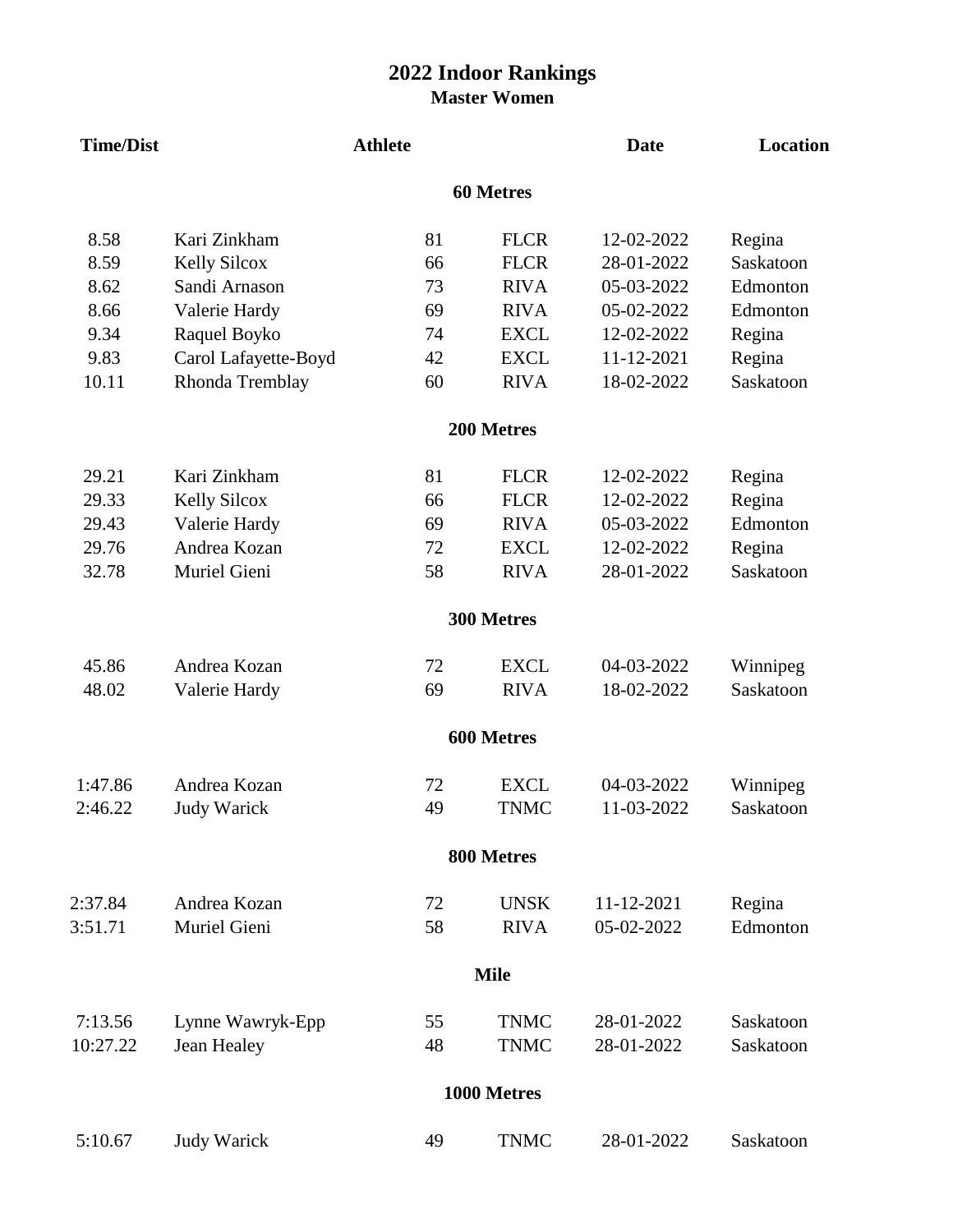## **2022 Indoor Rankings Master Women**

| <b>Time/Dist</b>   |                                                                | <b>Athlete</b> |                    | <b>Date</b> | Location   |  |  |  |  |  |
|--------------------|----------------------------------------------------------------|----------------|--------------------|-------------|------------|--|--|--|--|--|
| <b>60m Hurdles</b> |                                                                |                |                    |             |            |  |  |  |  |  |
| 10.55              | Muriel Gieni                                                   | 58             | <b>RIVA</b>        | 18-02-2022  | Saskatoon  |  |  |  |  |  |
| 11.03              | Sandi Arnason                                                  | 73             | <b>RIVA</b>        | 26-03-2022  | Saint John |  |  |  |  |  |
|                    |                                                                |                | <b>High Jump</b>   |             |            |  |  |  |  |  |
| 1.30 <sub>m</sub>  | Sandi Arnason                                                  | 73             | <b>RIVA</b>        | 19-03-2022  | New York   |  |  |  |  |  |
| 1.27m              | Muriel Gieni                                                   | 58             | <b>RIVA</b>        | 05-02-2022  | Edmonton   |  |  |  |  |  |
|                    |                                                                |                | <b>Long Jump</b>   |             |            |  |  |  |  |  |
| 4.12m              | Sandi Arnason                                                  | 73             | <b>RIVA</b>        | 05-03-2022  | Edmonton   |  |  |  |  |  |
| 3.99m              | Raquel Boyko                                                   | 74             | <b>EXCL</b>        | 12-02-2022  | Regina     |  |  |  |  |  |
| 3.86m              | Muriel Gieni                                                   | 58             | <b>RIVA</b>        | 05-03-2022  | Edmonton   |  |  |  |  |  |
| 3.51 <sub>m</sub>  | Carol Lafayette-Boyd                                           | 42             | <b>EXCL</b>        | 11-12-2021  | Regina     |  |  |  |  |  |
|                    |                                                                |                | <b>Triple Jump</b> |             |            |  |  |  |  |  |
| 8.63m              | Muriel Gieni                                                   | 58             | <b>RIVA</b>        | 26-03-2022  | Saint John |  |  |  |  |  |
| 8.32m              | Sandi Arnason                                                  | 73             | <b>RIVA</b>        | 20-03-2022  | New York   |  |  |  |  |  |
| 8.32m              | Raquel Boyko                                                   | 74             | <b>EXCL</b>        | 11-12-2021  | Regina     |  |  |  |  |  |
| 7.29m              | Carol Lafayette-Boyd                                           | 42             | <b>EXCL</b>        | 11-12-2021  | Regina     |  |  |  |  |  |
|                    |                                                                |                | <b>Shot Put</b>    |             |            |  |  |  |  |  |
| 9.73m              | Muriel Gieni                                                   | 58             | <b>RIVA</b>        | 18-02-2022  | Saskatoon  |  |  |  |  |  |
| 7.23m              | Sandi Arnason                                                  | 73             | <b>RIVA</b>        | 05-02-2022  | Edmonton   |  |  |  |  |  |
|                    |                                                                |                | Pentathlon         |             |            |  |  |  |  |  |
| 3886               | Muriel Gieni                                                   | 58             | <b>RIVA</b>        | 26-03-2022  | Saint John |  |  |  |  |  |
|                    | 10.67 - 60mH/ 1.27m - HJ/ 9.25m - SP/ 3.96m LJ/ 3:43.13 - 800m |                |                    |             |            |  |  |  |  |  |